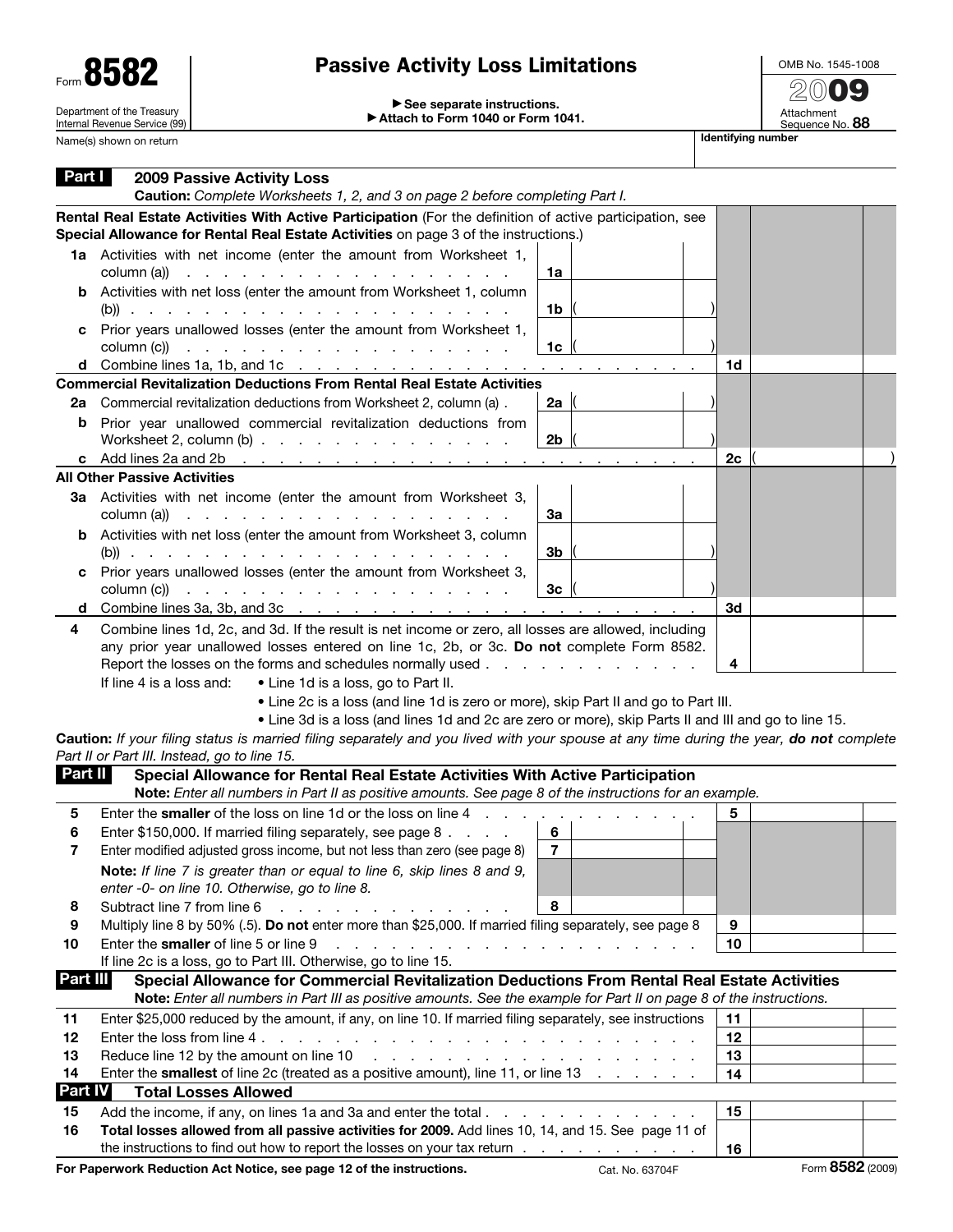| Caution: The worksheets must be filed with your tax return. Keep a copy for your records.                                        |                                                                                |                           |                    |                                                  |           |                                                                           |                    |  |
|----------------------------------------------------------------------------------------------------------------------------------|--------------------------------------------------------------------------------|---------------------------|--------------------|--------------------------------------------------|-----------|---------------------------------------------------------------------------|--------------------|--|
| Worksheet 1-For Form 8582, Lines 1a, 1b, and 1c (See pages 7 and 8 of the instructions.)                                         |                                                                                |                           |                    |                                                  |           |                                                                           |                    |  |
| Name of activity                                                                                                                 | <b>Current year</b>                                                            |                           | <b>Prior years</b> |                                                  |           | <b>Overall gain or loss</b>                                               |                    |  |
|                                                                                                                                  | (a) Net income<br>(line 1a)                                                    | (b) Net loss<br>(line 1b) |                    | (c) Unallowed<br>loss (line 1c)                  |           | (d) Gain                                                                  | (e) Loss           |  |
|                                                                                                                                  |                                                                                |                           |                    |                                                  |           |                                                                           |                    |  |
|                                                                                                                                  |                                                                                |                           |                    |                                                  |           |                                                                           |                    |  |
|                                                                                                                                  |                                                                                |                           |                    |                                                  |           |                                                                           |                    |  |
|                                                                                                                                  |                                                                                |                           |                    |                                                  |           |                                                                           |                    |  |
| Total. Enter on Form 8582, lines 1a, 1b,<br>and 1c $\cdots$ $\cdots$ $\cdot$                                                     |                                                                                |                           |                    |                                                  |           |                                                                           |                    |  |
| Worksheet 2-For Form 8582, Lines 2a and 2b (See page 8 of the instructions.)                                                     |                                                                                |                           |                    |                                                  |           |                                                                           |                    |  |
| Name of activity                                                                                                                 | (a) Current year<br>deductions (line 2a)                                       |                           |                    | (b) Prior year<br>unallowed deductions (line 2b) |           |                                                                           | (c) Overall loss   |  |
|                                                                                                                                  |                                                                                |                           |                    |                                                  |           |                                                                           |                    |  |
|                                                                                                                                  |                                                                                |                           |                    |                                                  |           |                                                                           |                    |  |
|                                                                                                                                  |                                                                                |                           |                    |                                                  |           |                                                                           |                    |  |
| Total. Enter on Form 8582, lines 2a and<br>. The second contract is a set of $\blacktriangleright$<br>2b                         |                                                                                |                           |                    |                                                  |           |                                                                           |                    |  |
| Worksheet 3-For Form 8582, Lines 3a, 3b, and 3c (See page 8 of the instructions.)                                                |                                                                                |                           |                    |                                                  |           |                                                                           |                    |  |
|                                                                                                                                  | <b>Current year</b>                                                            |                           |                    | <b>Prior years</b>                               |           | <b>Overall gain or loss</b>                                               |                    |  |
| Name of activity                                                                                                                 | (a) Net income<br>(b) Net loss<br>(line 3b)<br>(line 3a)                       |                           |                    | (c) Unallowed<br>loss (line 3c)                  |           | (d) Gain                                                                  | (e) Loss           |  |
|                                                                                                                                  |                                                                                |                           |                    |                                                  |           |                                                                           |                    |  |
|                                                                                                                                  |                                                                                |                           |                    |                                                  |           |                                                                           |                    |  |
|                                                                                                                                  |                                                                                |                           |                    |                                                  |           |                                                                           |                    |  |
|                                                                                                                                  |                                                                                |                           |                    |                                                  |           |                                                                           |                    |  |
| Total. Enter on Form 8582, lines 3a, 3b,<br>and 3c $\ldots$ $\ldots$ $\ldots$ $\ldots$                                           |                                                                                |                           |                    |                                                  |           |                                                                           |                    |  |
| Worksheet 4—Use this worksheet if an amount is shown on Form 8582, line 10 or 14 (See page 9 of the instructions.)               |                                                                                |                           |                    |                                                  |           |                                                                           |                    |  |
| Name of activity                                                                                                                 | Form or schedule<br>and line number<br>to be reported on<br>(see instructions) | (a) Loss                  |                    | (b) Ratio                                        |           | (d) Subtract<br>(c) Special<br>column (c) from<br>allowance<br>column (a) |                    |  |
|                                                                                                                                  |                                                                                |                           |                    |                                                  |           |                                                                           |                    |  |
|                                                                                                                                  |                                                                                |                           |                    |                                                  |           |                                                                           |                    |  |
|                                                                                                                                  |                                                                                |                           |                    |                                                  |           |                                                                           |                    |  |
|                                                                                                                                  |                                                                                |                           |                    |                                                  |           |                                                                           |                    |  |
|                                                                                                                                  |                                                                                |                           |                    | 1.00                                             |           |                                                                           |                    |  |
| Total<br>a di sebagai kacamatan ing Kabupatèn Pr<br>Worksheet 5-Allocation of Unallowed Losses (See page 9 of the instructions.) |                                                                                |                           |                    |                                                  |           |                                                                           |                    |  |
|                                                                                                                                  |                                                                                |                           |                    |                                                  |           |                                                                           |                    |  |
| Name of activity                                                                                                                 | Form or schedule<br>and line number<br>to be reported on<br>(see instructions) | (a) Loss                  |                    |                                                  | (b) Ratio |                                                                           | (c) Unallowed loss |  |
|                                                                                                                                  |                                                                                |                           |                    |                                                  |           |                                                                           |                    |  |
|                                                                                                                                  |                                                                                |                           |                    |                                                  |           |                                                                           |                    |  |
|                                                                                                                                  |                                                                                |                           |                    |                                                  |           |                                                                           |                    |  |
|                                                                                                                                  |                                                                                |                           |                    |                                                  |           |                                                                           |                    |  |
|                                                                                                                                  |                                                                                |                           |                    |                                                  |           |                                                                           |                    |  |
| <b>Total</b>                                                                                                                     |                                                                                |                           |                    |                                                  | 1.00      |                                                                           |                    |  |